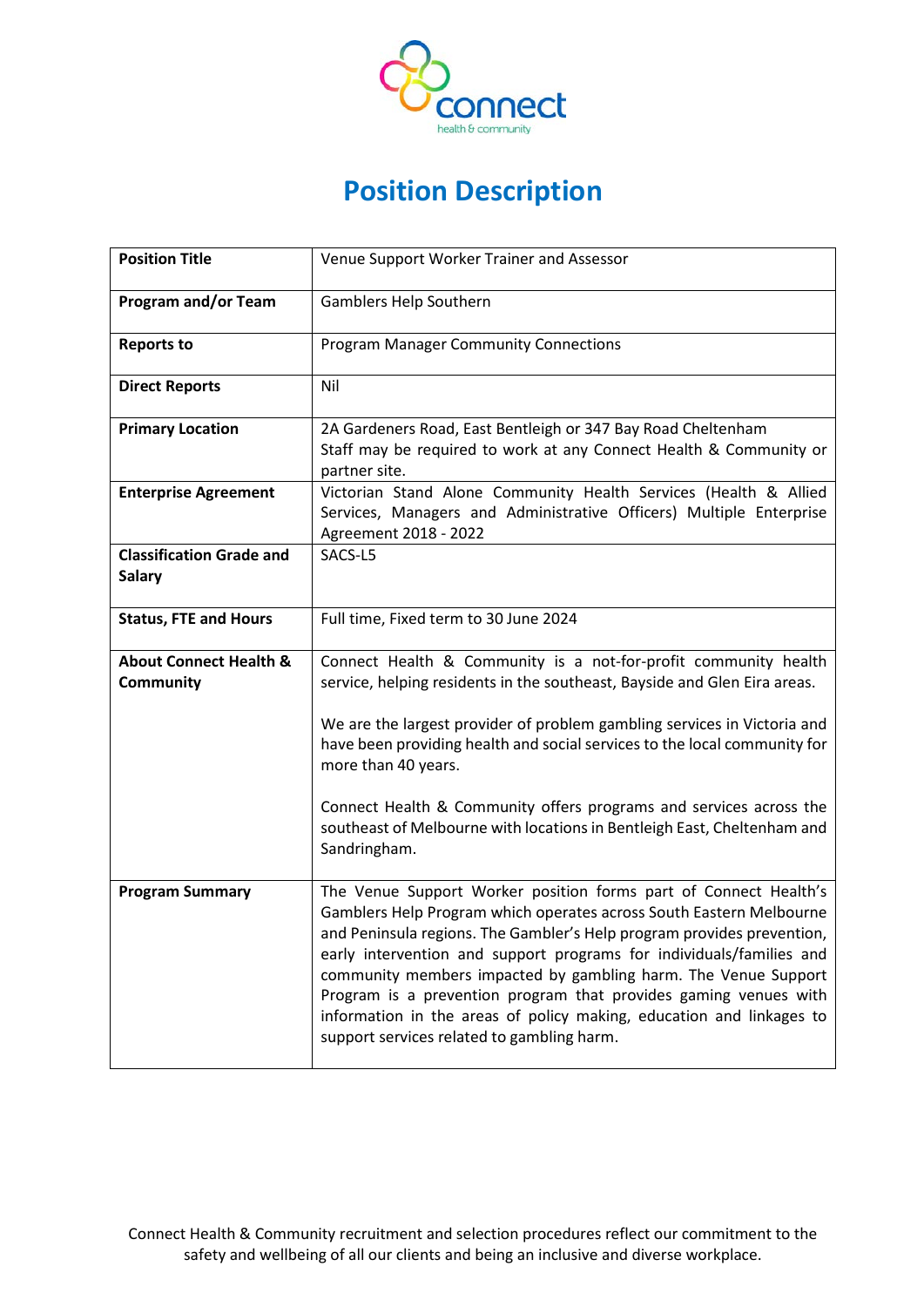| <b>Role Objective</b>    | The Venue Support Worker position has a focus on supporting and<br>encouraging responsible gambling practices and environments within<br>the gaming industry, consistent with approved industry Codes of<br>Conduct. The role offers the opportunity to work with a variety of<br>stakeholders and venues with a focus on reducing the impacts of<br>gambling harm. The program also facilitates the delivery of the<br>Responsible Service of Gaming.<br>The objectives of the Venue Support program are to:<br>Build the capacity of gaming machine venues and staff to identify<br>and respond to people experiencing gambling harm<br>Increase awareness of the range of support available, particularly<br>٠<br>amongst vulnerable groups within the community<br>Encourage the development and maintenance of responsible<br>٠<br>gambling practices and environments consistent with approved and<br>accredited industry codes of conduct.<br>Participate in program related activities and campaigns across GHS<br>catchments.<br>To contribute to the achievement of organisational, program and<br>personal targets and KPI's.<br>Maintain current knowledge of relevant legislation, regulations,<br>٠<br>guidelines, government policies and standards. |
|--------------------------|---------------------------------------------------------------------------------------------------------------------------------------------------------------------------------------------------------------------------------------------------------------------------------------------------------------------------------------------------------------------------------------------------------------------------------------------------------------------------------------------------------------------------------------------------------------------------------------------------------------------------------------------------------------------------------------------------------------------------------------------------------------------------------------------------------------------------------------------------------------------------------------------------------------------------------------------------------------------------------------------------------------------------------------------------------------------------------------------------------------------------------------------------------------------------------------------------------------------------------------------------------------------|
| <b>Position Specific</b> | Deliver and assess the Responsible Service of Gaming modules to<br>٠                                                                                                                                                                                                                                                                                                                                                                                                                                                                                                                                                                                                                                                                                                                                                                                                                                                                                                                                                                                                                                                                                                                                                                                                |
| <b>Responsibilities</b>  | venue staff to enable staff compliance with statutory requirements.                                                                                                                                                                                                                                                                                                                                                                                                                                                                                                                                                                                                                                                                                                                                                                                                                                                                                                                                                                                                                                                                                                                                                                                                 |
|                          | Ensure all statistical data is maintained and reported accurately and<br>٠                                                                                                                                                                                                                                                                                                                                                                                                                                                                                                                                                                                                                                                                                                                                                                                                                                                                                                                                                                                                                                                                                                                                                                                          |
|                          | within timelines.<br>Educate, train and support gaming venue staff in managing<br>٠                                                                                                                                                                                                                                                                                                                                                                                                                                                                                                                                                                                                                                                                                                                                                                                                                                                                                                                                                                                                                                                                                                                                                                                 |
|                          | gambling harm and responsible gambling strategies.                                                                                                                                                                                                                                                                                                                                                                                                                                                                                                                                                                                                                                                                                                                                                                                                                                                                                                                                                                                                                                                                                                                                                                                                                  |
|                          | Support venue management in their ongoing effort to foster a                                                                                                                                                                                                                                                                                                                                                                                                                                                                                                                                                                                                                                                                                                                                                                                                                                                                                                                                                                                                                                                                                                                                                                                                        |
|                          | culture of responsible gambling.                                                                                                                                                                                                                                                                                                                                                                                                                                                                                                                                                                                                                                                                                                                                                                                                                                                                                                                                                                                                                                                                                                                                                                                                                                    |
|                          | Maintain current knowledge of relevant legislation, regulations,<br>$\bullet$                                                                                                                                                                                                                                                                                                                                                                                                                                                                                                                                                                                                                                                                                                                                                                                                                                                                                                                                                                                                                                                                                                                                                                                       |
|                          | guidelines, government policies and standards.                                                                                                                                                                                                                                                                                                                                                                                                                                                                                                                                                                                                                                                                                                                                                                                                                                                                                                                                                                                                                                                                                                                                                                                                                      |
|                          | Support partnerships between gaming venues and Gamblers Help<br>$\bullet$<br>program services.                                                                                                                                                                                                                                                                                                                                                                                                                                                                                                                                                                                                                                                                                                                                                                                                                                                                                                                                                                                                                                                                                                                                                                      |
|                          | Promote and participate in responsible gambling initiatives both<br>٠                                                                                                                                                                                                                                                                                                                                                                                                                                                                                                                                                                                                                                                                                                                                                                                                                                                                                                                                                                                                                                                                                                                                                                                               |
|                          | locally and statewide e.g. gambling harm awareness week.                                                                                                                                                                                                                                                                                                                                                                                                                                                                                                                                                                                                                                                                                                                                                                                                                                                                                                                                                                                                                                                                                                                                                                                                            |
|                          | Participate in programmatic administrative, planning and<br>٠<br>evaluation activities.                                                                                                                                                                                                                                                                                                                                                                                                                                                                                                                                                                                                                                                                                                                                                                                                                                                                                                                                                                                                                                                                                                                                                                             |
|                          | Participate in training, forums and workshops as required by the<br>$\bullet$                                                                                                                                                                                                                                                                                                                                                                                                                                                                                                                                                                                                                                                                                                                                                                                                                                                                                                                                                                                                                                                                                                                                                                                       |
|                          | Victorian Responsible Gambling Foundation.                                                                                                                                                                                                                                                                                                                                                                                                                                                                                                                                                                                                                                                                                                                                                                                                                                                                                                                                                                                                                                                                                                                                                                                                                          |
|                          | Educate venues and their staff about the self-exclusion program to<br>$\bullet$                                                                                                                                                                                                                                                                                                                                                                                                                                                                                                                                                                                                                                                                                                                                                                                                                                                                                                                                                                                                                                                                                                                                                                                     |
|                          | ensure patrons and venues are supported in its implementation.                                                                                                                                                                                                                                                                                                                                                                                                                                                                                                                                                                                                                                                                                                                                                                                                                                                                                                                                                                                                                                                                                                                                                                                                      |
|                          | Support and participate in the organisation's continuous quality<br>٠                                                                                                                                                                                                                                                                                                                                                                                                                                                                                                                                                                                                                                                                                                                                                                                                                                                                                                                                                                                                                                                                                                                                                                                               |
|                          | improvement process.                                                                                                                                                                                                                                                                                                                                                                                                                                                                                                                                                                                                                                                                                                                                                                                                                                                                                                                                                                                                                                                                                                                                                                                                                                                |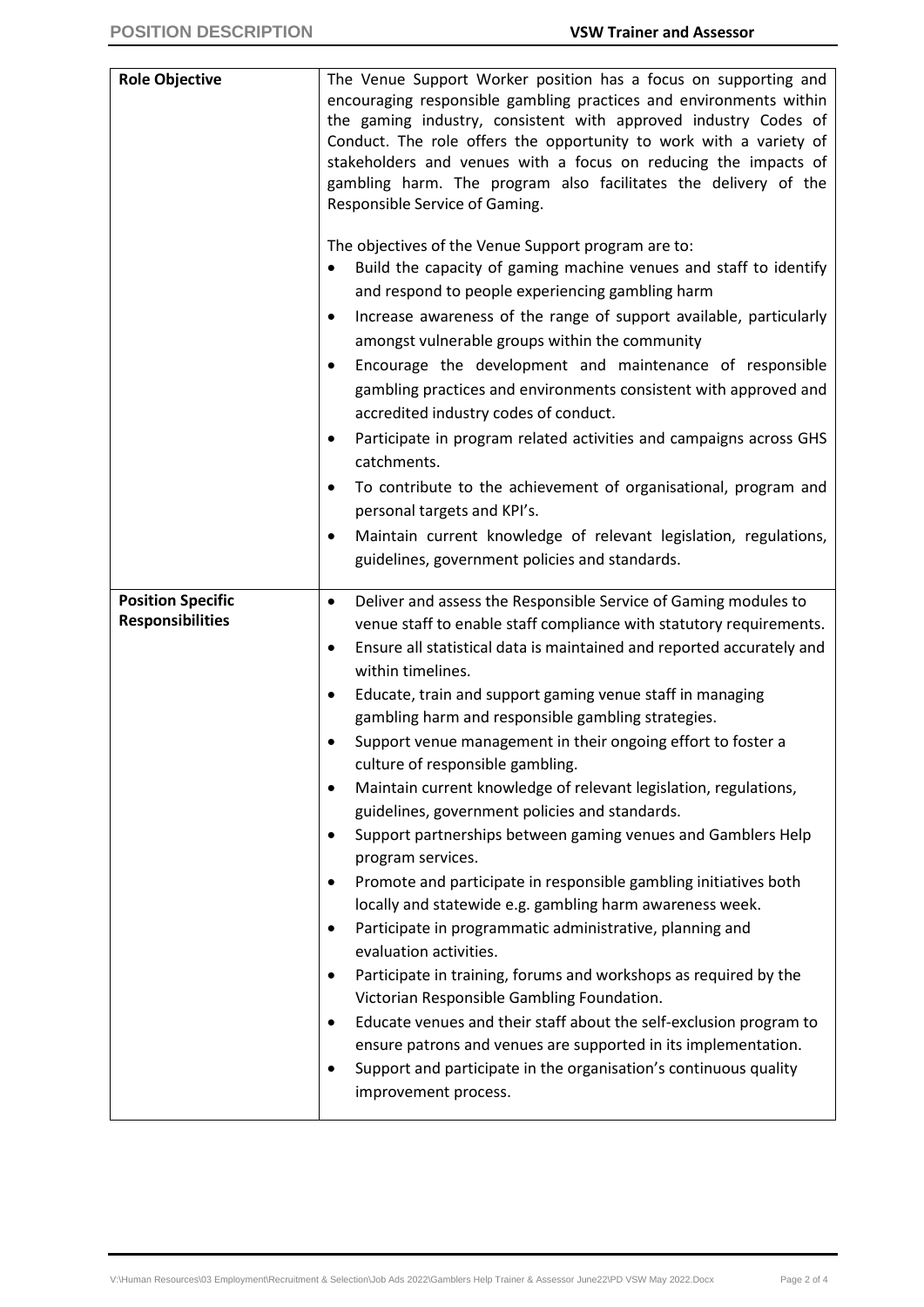| <b>Responsibilities</b>       | of all | Promote activities and programs in accordance with Connect Health &                                                                                                                        |
|-------------------------------|--------|--------------------------------------------------------------------------------------------------------------------------------------------------------------------------------------------|
| employees                     |        | Community Strategy, Vision and Purpose.                                                                                                                                                    |
|                               |        |                                                                                                                                                                                            |
|                               |        | Model Connect Health & Community Values in the workplace.                                                                                                                                  |
|                               |        |                                                                                                                                                                                            |
|                               |        | Adhere to the Connect Health & Community Code of Conduct, Child Safe<br>Code of Conduct and NDIS Code of Conduct (where relevant).                                                         |
|                               |        | Comply with funding and legislative requirements relevant to the<br>position, including policies, procedures and systems of Connect Health &<br>Community and other external stakeholders. |
|                               |        | Promote awareness that Connect Health & Community encourages<br>consumer, carer and community participation.                                                                               |
|                               |        | Participate in meetings, training and development, quality improvement<br>processes and workplace health and safety requirements.                                                          |
|                               |        | Undertake other duties as directed.                                                                                                                                                        |
| <b>Key Selection Criteria</b> |        | <b>Qualifications:</b>                                                                                                                                                                     |
| <b>Mandatory</b>              |        | Certificate IV in Training and Assessment (TAE40116)<br>٠                                                                                                                                  |
|                               |        | A tertiary qualification in Community Development, Health<br>$\bullet$                                                                                                                     |
|                               |        | Promotion, Community Services or equivalent is desirable.                                                                                                                                  |
|                               |        |                                                                                                                                                                                            |
|                               |        | Key Skills, Competencies and Personal Attributes<br>Experience in delivering high quality training sessions aligned with<br>$\bullet$                                                      |
|                               |        | the adult learning principals.                                                                                                                                                             |
|                               |        | An understanding of gambling harm and the impact of gambling<br>$\bullet$                                                                                                                  |
|                               |        | harm on individuals, families and the community.                                                                                                                                           |
|                               |        | Demonstrated knowledge and experience in working with a range of<br>$\bullet$                                                                                                              |
|                               |        | stakeholder groups developing effective partnership arrangements.                                                                                                                          |
|                               |        | Well-developed written communication skills with the ability to                                                                                                                            |
|                               |        | provide high quality professional reports and plans.                                                                                                                                       |
|                               |        | Knowledge of relevant legislation and proven ability to ensure<br>$\bullet$                                                                                                                |
|                               |        | compliance in work practices.                                                                                                                                                              |
|                               |        | Have a flexible approach to work, with the ability to question and<br>$\bullet$                                                                                                            |
|                               |        | reflect on own practice that supports practice improvements.                                                                                                                               |
|                               |        | Proficient in the use of MS Office, databases and knowledge of a<br>$\bullet$                                                                                                              |
|                               |        | range of IT programs.                                                                                                                                                                      |
|                               |        | Current and valid Victorian Driver's License                                                                                                                                               |
| <b>Desirable</b>              |        | Demonstrated ability to quickly learn systems and processes.                                                                                                                               |
|                               |        |                                                                                                                                                                                            |